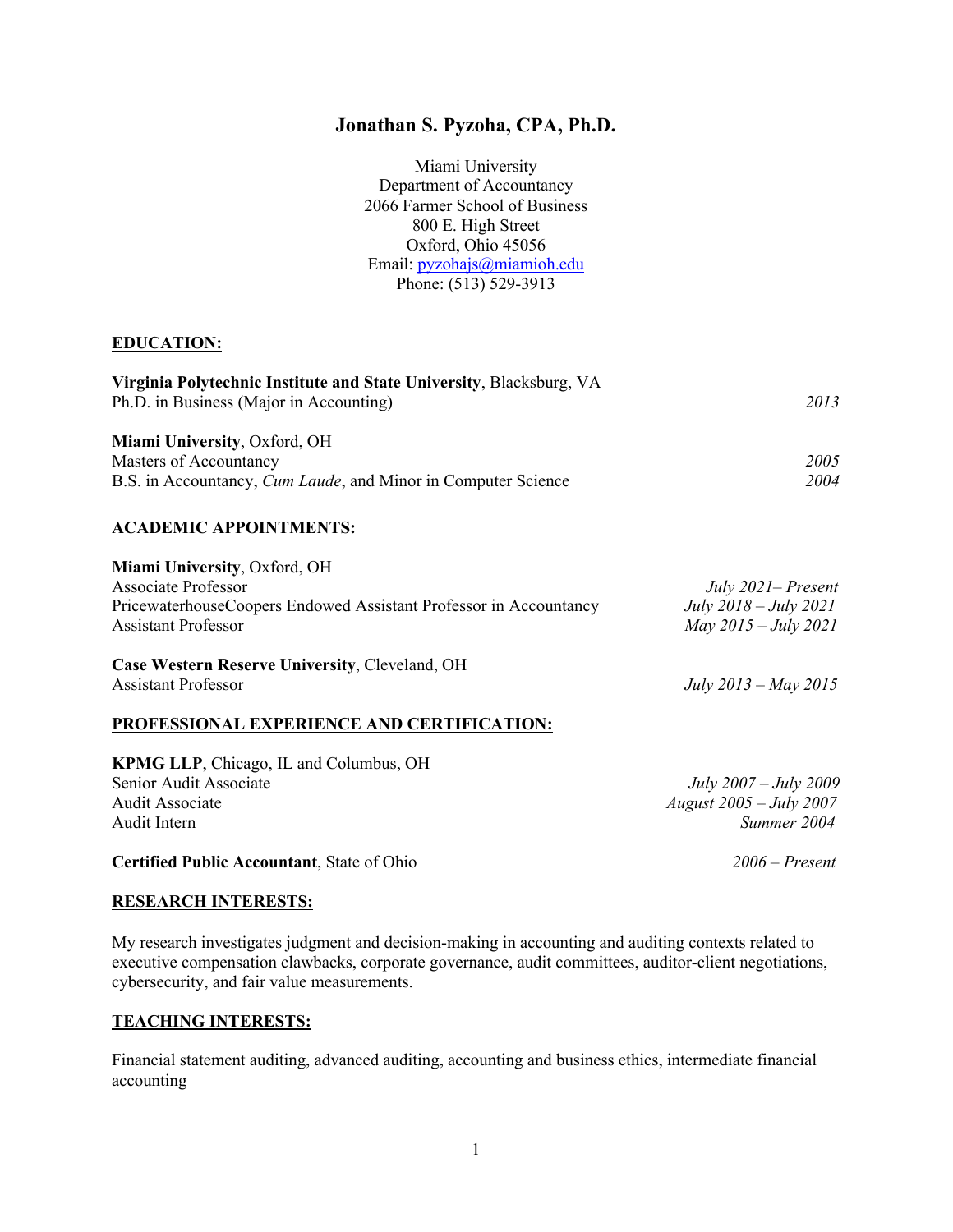### **PUBLICATIONS:**

#### *Research-oriented journals*

- Pyzoha, J. S., and T. Fogarty. 2022. Evaluating the Impact of the Accounting Doctoral Scholars Program on Academic Accounting in the U.S. *Issues in Accounting Education* 37 (1): 41-57.
- Frank, M., J. H. Grenier, and J. S. Pyzoha. 2021. Board Liability for Cyberattacks: The Effects of a Prior Attack and Implementing the AICPA's Cybersecurity Framework. *Journal of Accounting and Public Policy* 40 (5): 106860.
- Pyzoha, J. S., M. H. Taylor, and Y. Wu. 2020. Can Auditors Pursue Firm-Level Goals Nonconsciously on Audits of Complex Estimates? An Examination of the Joint Effects of Tone at the Top and Management's Specialist. *The Accounting Review* 95 (6): 367-394.
	- Research Sponsored by the Center for Audit Quality and AAA Auditing Section.
- Bhattacharjee, S., K. Moreno, and J. S. Pyzoha. 2020. The Influence of Perspective Taking Encouraged by the Audit Committee on Auditor and Client Judgments during Accounting Disputes. *Auditing: A Journal of Practice and Theory* 39 (3): 29-53.
- Ballou, B., D. Heitger, L. Heitger, J. S. Pyzoha, and A. Reffett. 2020. The Effect of Experience and Client-Preferred Outcomes on Accountants' Loss Valuation Judgments. *Journal of Forensic Accounting Research* 5 (1): 21-35.
- Brown, J. O., J. H. Grenier, J. S. Pyzoha, and A. Reffett. 2019. The Effects of Specialist Type and Estimate Aggressiveness on Juror Judgments of Auditor Negligence. *Auditing: A Journal of Practice and Theory* 38 (3): 47-69.
- Frank, M., J. H. Grenier, and J. S. Pyzoha. 2019. How Prior Cyberattacks Influence the Efficacy of Cybersecurity Risk Management Reporting and Independent Assurance. *Journal of Information Systems* 33 (3): 183-200.
- Brink, W. D., J. H. Grenier, J. S. Pyzoha, and A. Reffett. 2019. The Effects of Clawbacks on Auditors' Propensity to Propose Restatements and Risk Assessments. *Journal of Business Ethics* 158 (2): 313-332.
- Brink, W. D., L. S. Lee, and J. S. Pyzoha. 2019. Values of Participants in Behavioral Accounting Research: A Comparison of the M-Turk Population to a Nationally Representative Sample. *Behavioral Research in Accounting* 31 (1): 97-117.
- Pyzoha, J. S. 2015. Why do Restatements Decrease in a Clawback Environment? An Investigation into Financial Reporting Executives' Decision-Making during the Restatement Process. *The Accounting Review* 90 (6): 2515–2536*.*
	- Popular press: Wall Street Journal, CFO.com, MarketWatch, Accounting Today, Goingconcern.com, and AccountingWEB.com.

### *Practitioner-oriented journals*

Brown, J. O., J. H. Grenier, J. S. Pyzoha, A. Reffett, and N. Zielinski. 2020. When does utilizing valuation specialists reduce auditors' litigation risk? *Current Issues in Auditing* 14 (1): 1-9.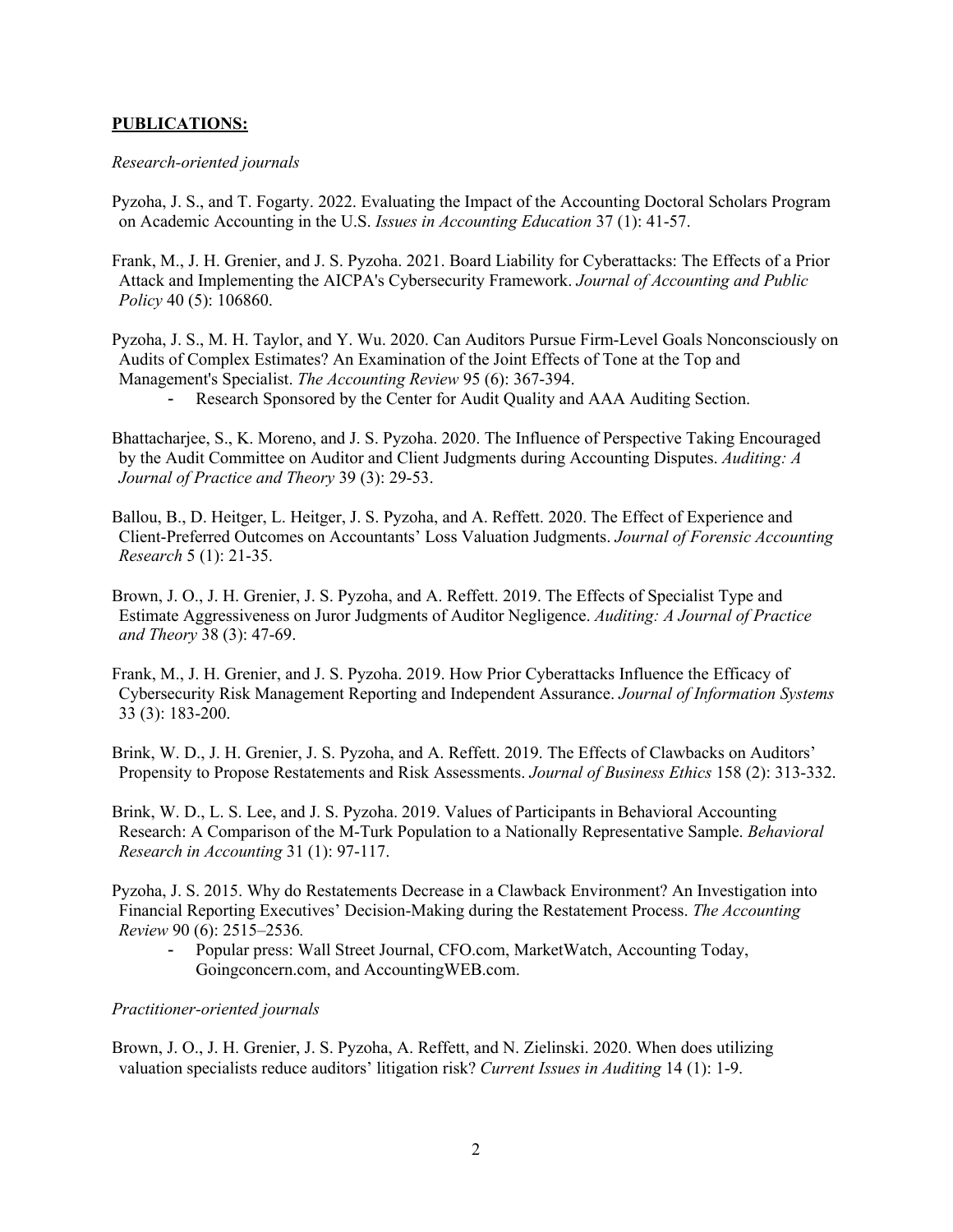Brink, W. D., J. H. Grenier, J. S. Pyzoha, A. Reffett, and N. Zielinski. 2019. Practitioner Summary: The Effects of Clawbacks on Auditors' Propensity to Propose Restatements and Risk Assessments. *Current Issues in Auditing* 13 (2): 12-20.

Pyzoha, J. S., and J. G. Jenkins. 2019. Practitioner Summary: The Influence of Auditor Quality and Executive Compensation Structure on Financial Reporting Executives' Restatement Decisions in a Clawback Environment. *Current Issues in Auditing* 13 (1): 28-36.

### **WORKING PAPERS:**

"Audit Committee Governance Practices at Investment Companies: Are They Substantive or Ceremonial?" with J.G. Jenkins and M. Taylor.

Under 1<sup>st</sup> round review at *Auditing: A Journal of Practice and Theory*.

"An Analysis of the Role of Multiple Institutional Logics in the Governance Practices of Audit Committees and Management at U.S. Registered Investment Companies" with J.G. Jenkins, M. Taylor, and Y. Gendron.

- Preparing for submission to *The Accounting Review*.

### **WORKS IN PROGRESS:**

"Getting Audit Researchers' Feet Wet with Alternative Participant Pools" with M. Frank, G. Jenkins, and A. Reffett.

"Promoting Audit Quality Through Audit Firm's Internal Inspections: Mitigating the Effects of Conflicting Messaging in Firm-level versus Engagement-level Tone at the Top," with C. Earley and Y. Wu.

"How does the type of assurance provider and disclosure of an assurance provider's subject matter experts influence investors' confidence and trust in ESG information in EER reports?" with B. Ballou, O. Brown, and G. Jenkins.

"Can Documentation Policy Strengthen Auditors' Positions During Discussions with Clients Over Audit Differences, Without Increasing Liability?" with J. Grenier and C. Mullis.

"Effects of Covid-19 on Public Accounting Firms" with Michel Frank and Faiz Surani (Miami University MAcc student).

"Revisiting Audit Committee Oversight at Public Companies," with J.G. Jenkins and M. Taylor.

"How do the PCAOB's Inspection Process and the Expected Availability of Outcome Knowledge Affect Auditor Judgments?" with M. Frank and Y. Wu.

### **PRESENTATIONS:**

- "The Effects of Specialist Type and Estimate Aggressiveness on Juror Judgments of Auditor Negligence" with O. Brown, J. Grenier, and A. Reffett.
	- o University of Cincinnati, May 2018 (presented by co-author)
	- o University of North Texas, April 2017 (presented by co-author)
	- o Auburn University, October 2016 (presented by co-author)
	- o AAA Annual Meeting, August 2016 (presented by co-author)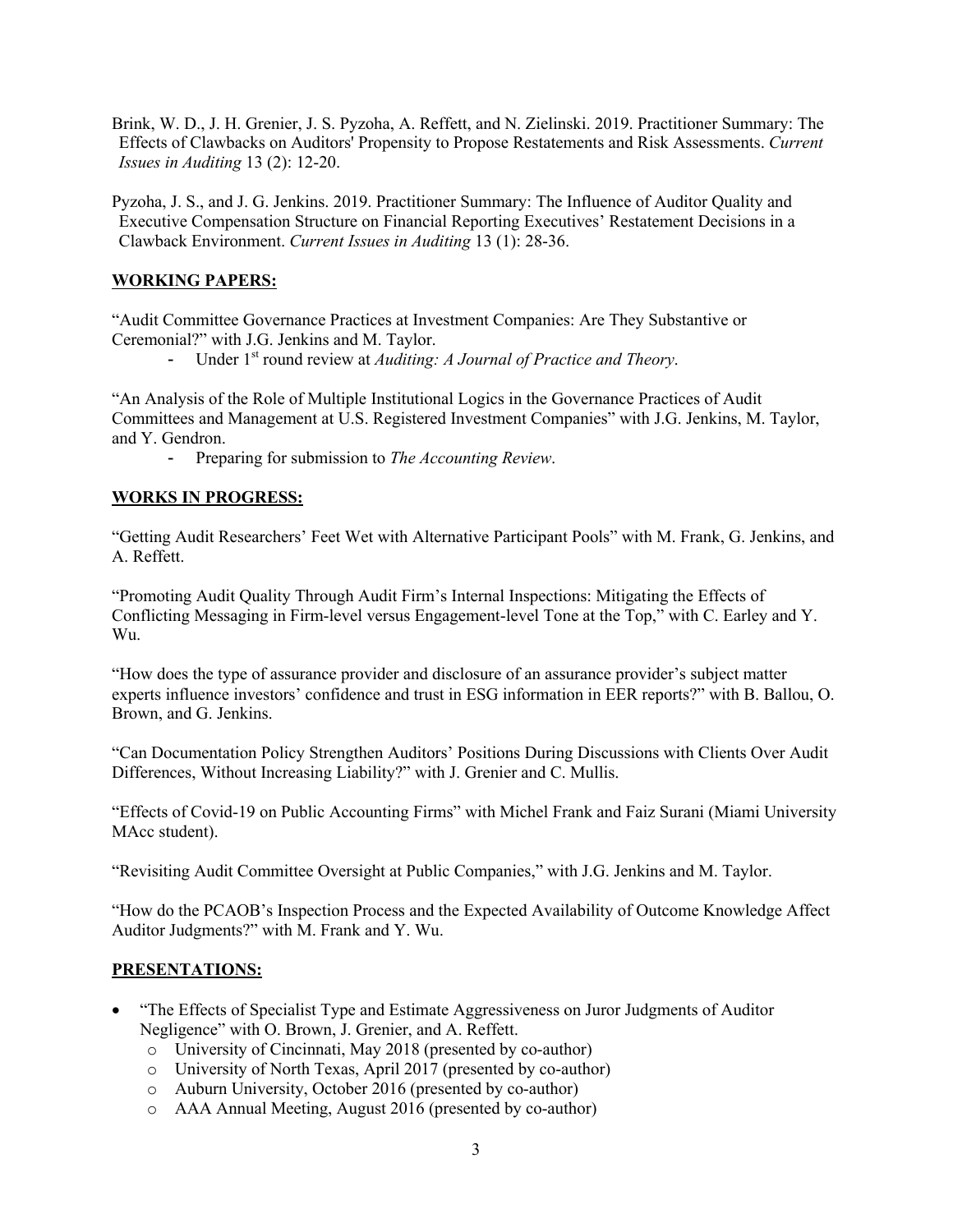- o AAA Auditing Midyear Meeting, Round Table Paper, January 2016
- o Georgia Tech, November 2015 (presented by co-author)
- "The Effects of Clawbacks on Auditors' Propensity to Propose Restatements and Risk Assessments" with B. Brink, J. Grenier, and A. Reffett.
	- o Centre for Accounting Ethics at University of Waterloo, 3rd Biennial Symposium, April 2017
- "The Accounting Doctoral Scholars Program: Assessing the Impact of a 20 Million Dollar Intervention into Academic Labor Markets" with T. Fogarty.
	- o AAA Annual Meeting, August 2016 (presented by co-author)
- "Perceptions and Reality: Investigating Dual Tasking with Millennial and Generation X Accountants" with E. Negangard, M. Ozlanski, and P. Doolittle.
	- o AAA Annual Meeting, August 2016 (presented by co-author)
- "Can Auditors Pursue Firm-Level Goals Nonconsciously on Audits of Complex Estimates? An Examination of the Joint Effects of Tone-at-the-Top Messaging and Management's Specialist" with M. Taylor and Y. Wu.
	- o International Symposium on Audit Research (ISAR), June 2016 (presented by co-author)
	- o AAA Accounting, Behavior, and Organizations (ABO) Conference, October 2015 (presented by co-author)
	- o Miami University, July 2015
	- o Audit & Assurance Conference, April 2015 (presented by co-author)
- "Insights from an Analysis of Audit Committee Governance Practices at U.S. Registered Investment Company Boards" with J.G. Jenkins and M. Taylor.
	- o Miami University, June 2016
- "The Influence of Perspective Taking Encouraged by the Audit Committee on Auditor and Client Judgments during Accounting Disputes" with S. Bhattacharjee and K. Moreno.
	- o AAA Accounting, Behavior, and Organizations (ABO) Conference, October 2014
- "Why do Restatements Decrease in a Clawback Environment? An Investigation into Financial Reporting Executives' Decision-Making during the Restatement Process"
	- o Miami University, October 2014
	- o AAA Annual Meeting, August 2014
	- o AAA Auditing Midyear Meeting, Round Table Paper, January 2014
	- o University of South Carolina, November 2012
	- o Northeastern University, November 2012
	- o Case Western Reserve University, October 2012
	- o University of Dayton, October 2012

### **TEACHING EXPERIENCE:**

#### **Miami University,** Oxford, OH *August 2015 – Present*

- ACC 453/553: Financial Statement Auditing
	- o Average instructor rating for 453: 3.8 / 4.0
	- o Average instructor rating for 553: 3.8 / 4.0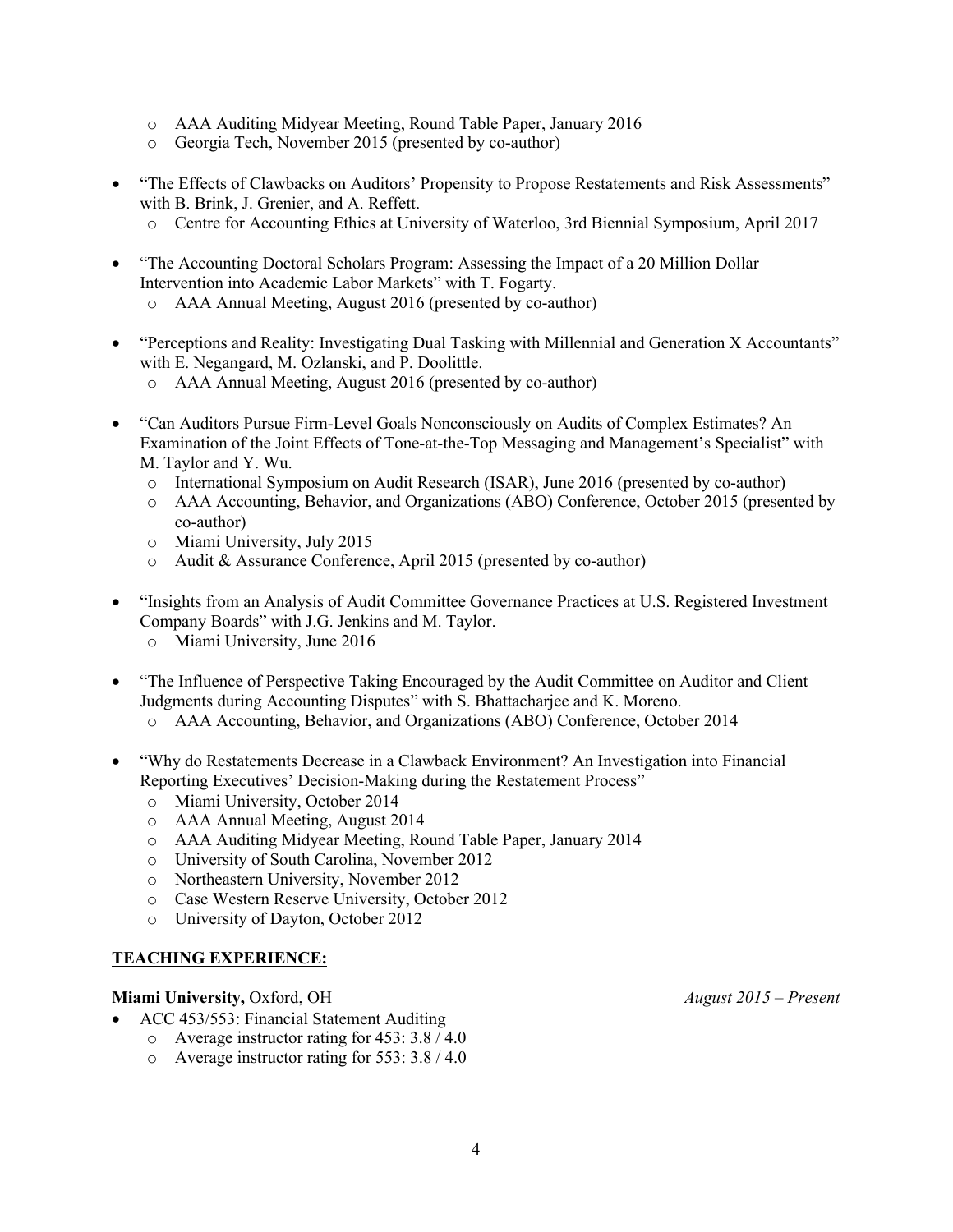- ACC 480/580: Accounting and Business Ethics o Average instructor rating: 3.8 / 4.0
- ACC 611: Accounting for Managers o Average instructor rating: 4.0 / 4.0
- ACC 490C: Advanced Auditing o Average instructor rating: 3.8 / 4.0
- ACC 321: Intermediate Financial Accounting o Average instructor rating: 3.9 / 4.0
- ACC 377/477/677: Multiple ACC Independent Studies

### **Case Western Reserve University,** Cleveland, OH *August 2013 – May 2015*

- ACCT 314: Attestation and Assurance Services o Average instructor rating: 4.7 / 5.0 (3 sections)
- ACCT 101: Introduction to Financial Accounting o Average instructor rating: 4.5 / 5.0 (3 sections)

### **Virginia Tech,** Blacksburg, VA *August 2009 – May 2013*

- ACIS 3414: Auditing, Governance, & Ethics o Average instructor rating: 4.7 / 5.0 (2 sections)
- ACIS 3116: Intermediate Accounting II o Average instructor rating: 4.8 / 5.0 (2 sections)
- ACIS 2115: Principles of Financial Accounting o Average instructor rating: 4.8 / 5.0 (4 sections)
- ACIS 2116: Principles of Managerial Accounting o Average instructor rating: 4.7 / 5.0 (5 sections)
- ACIS 1504: Introduction to Business Information Systems o Average instructor rating: 4.6 / 5.0 (1 section)

# **PROFESSIONAL AFFILIATIONS:**

- American Institute of Certified Public Accountants (AICPA)
- American Accounting Association (AAA)
- Ohio Society of Certified Public Accountants (OSCPA)

### **ACADEMIC HONORS AND AWARDS:**

| Miami University Associated Student Government Top 100 Professor                    | 2022 |
|-------------------------------------------------------------------------------------|------|
| Nominee, Miami University Associated Student Government Outstanding Professor Award | 2022 |
| Richard K. Smucker Teaching Excellence Award: Outstanding Junior Professor          | 2021 |
|                                                                                     |      |

• Miami University Student Recognition of Teaching Excellence Award *2020*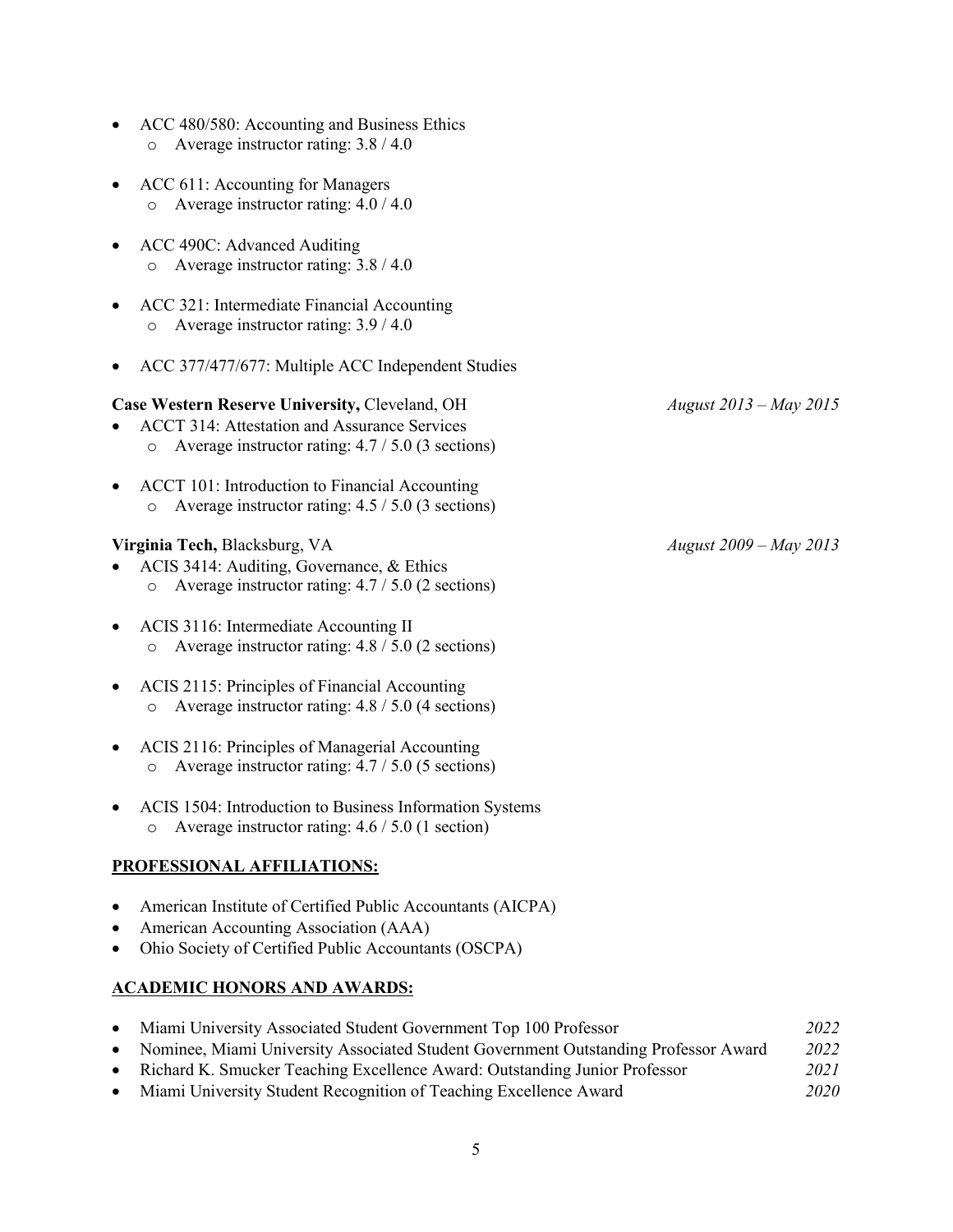| • Nominee, Richard K. Smucker Teaching Excellence Award: Outstanding Junior Professor 2018, 2019 |               |
|--------------------------------------------------------------------------------------------------|---------------|
| • CAQ and AAA Auditing Section Access to Audit Personnel Research Grant                          | 2014          |
| • Accounting Doctoral Scholarship (ADS) from the AICPA Foundation                                | $2009 - 2013$ |
| • CAQ Funding Award for the AAA Annual Meeting                                                   | 2012          |
| • John E. Peterson & Mary Jane C. Peterson Ph.D. Fellowship                                      | $2010 - 2012$ |
| • Johnny R. Johnson Memorial Scholarship                                                         | 2012          |

### **CONFERENCE PARTICIPATION:**

| $\bullet$ | Review of Accounting Studies Conference                                        | 2021                      |
|-----------|--------------------------------------------------------------------------------|---------------------------|
| $\bullet$ | PCAOB Conference on Auditing and Capital Markets                               | 2021                      |
| $\bullet$ | AAA Auditing Section Midyear Meeting                                           | $2012, 2014 - 2016, 2020$ |
| $\bullet$ | <b>AAA</b> Annual Meeting                                                      | $2012 - 2015$ , 2018      |
| $\bullet$ | Centre for Accounting Ethics at University of Waterloo, 3rd Biennial Symposium | 2017                      |
| $\bullet$ | AAA Accounting, Behavior, and Organizations Conference                         | 2011, 2014, 2017          |
| $\bullet$ | PCAOB/AAA Annual Meeting                                                       | 2015                      |
| $\bullet$ | Deloitte Trueblood Seminar for Professors                                      | 2014                      |
| $\bullet$ | AAA New Faculty Consortium                                                     | 2014                      |
| $\bullet$ | AAA Auditing Section Midyear Meeting Doctoral Consortium                       | 2012                      |
|           | Center for Audit Quality (CAQ) Symposium at the AAA Annual Meeting             | 2012                      |
| $\bullet$ | AAA Accounting, Behavior, and Organizations Conference Doctoral Consortium     | 2011                      |
| $\bullet$ | Virginia Accounting Research Conference                                        | 2011                      |
| $\bullet$ | University of Illinois Symposium on Auditing Research                          | 2008                      |
|           |                                                                                |                           |

### **SERVICE:**

|  | Ad hoc reviewer: |
|--|------------------|

- o *Accounting, Organizations and Society*
- o *Journal of Accounting and Public Policy*
- o *Accounting Horizons*
- o *Journal of Information Systems*
- o *Current Issues in Auditing*
- o *Advances in Accounting*
- o *The Accounting Educators' Journal*
- o *American Journal of Business*
- o AAA Annual Meeting *2014 – 2016, 2019*

| o AAA Auditing Section Midyear Meeting                   | $2014 - 2022$        |
|----------------------------------------------------------|----------------------|
| o AAA Accounting, Behavior, and Organizations Conference | $2014 - 2015$ , 2017 |
| o AAA Ohio Region Meeting                                | 2015, 2019, 2021     |

# • Discussant and Moderator:

| o Moderator, AAA Annual Meeting                                      | 2015 |
|----------------------------------------------------------------------|------|
| • Discussant, AAA Accounting, Behavior, and Organizations Conference | 2014 |
| o Moderator, AAA Accounting, Behavior, and Organizations Conference  | 2014 |

• Selection Committee, Andrews Best Paper, AAA Ohio Region Meeting *2015 – 2016, 2018 – 2019*

| • American Accounting Association (AAA)            |                  |
|----------------------------------------------------|------------------|
| o AAA Auditing Section Standards Committee, member | $2021$ – Present |